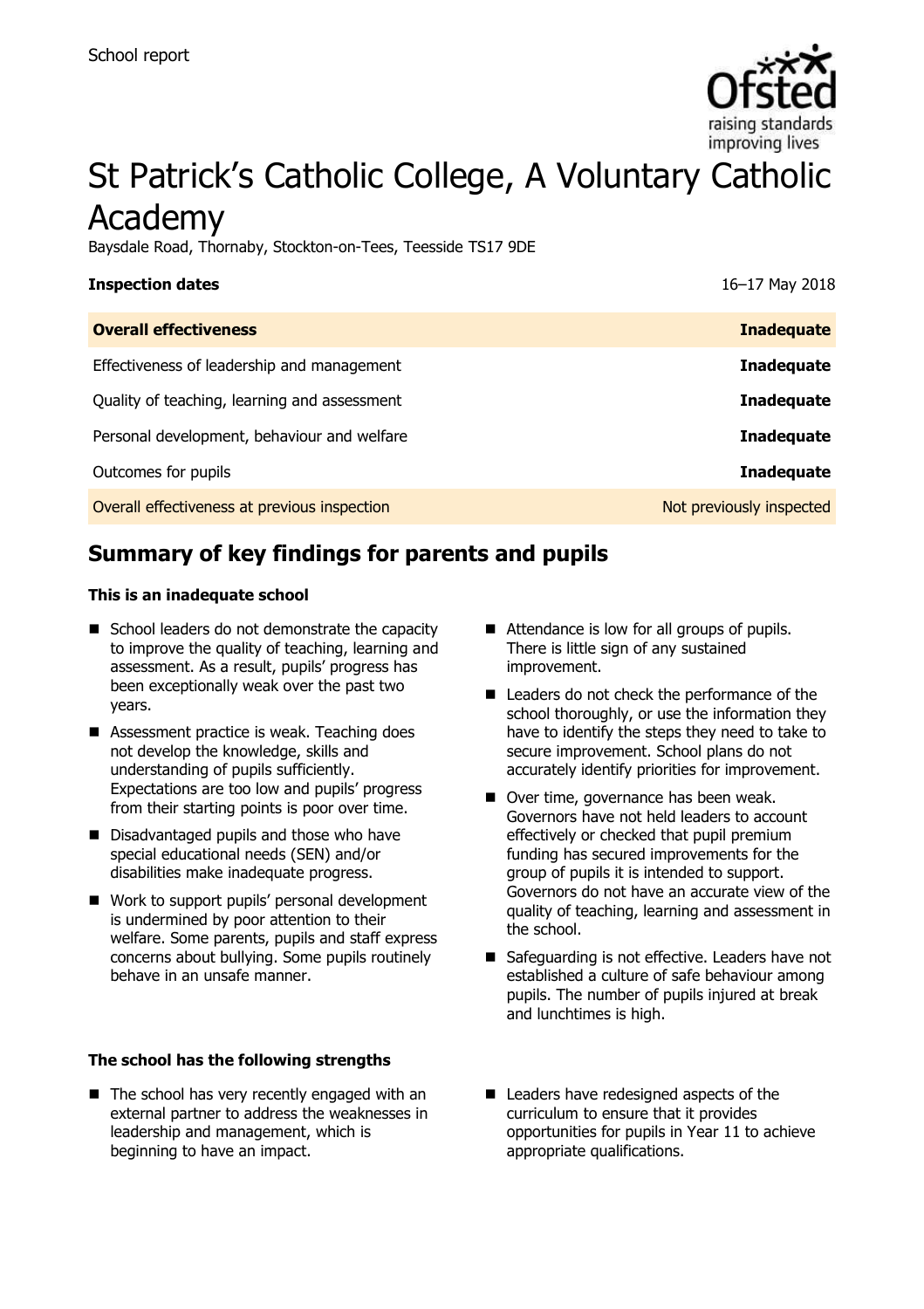

# **Full report**

In accordance with section 44(1) of the Education Act 2005, Her Majesty's Chief Inspector is of the opinion that this school requires special measures because it is failing to give its pupils an acceptable standard of education and the persons responsible for leading, managing or governing the school are not demonstrating the capacity to secure the necessary improvement in the school.

#### **What does the school need to do to improve further?**

- $\blacksquare$  Urgently act to develop a culture of safeguarding in the school by:
	- improving pupils' behaviour, particularly when they are between lessons and during breaks and lunchtimes
	- ensuring that all pupils, and especially disadvantaged pupils and those who have SEN and/or disabilities, attend school and sustain high rates of attendance.
- Improve the quality of teaching, learning and assessment so that pupils make swift progress and outcomes improve by:
	- $-$  ensuring that all teachers provide pupils with work which builds on their existing knowledge, skills and understanding in order to deepen their thinking
	- ensuring that teachers make use of accurate assessment to plan engaging and challenging activities for pupils, particularly for the most able and disadvantaged pupils
	- making sure that teachers apply the school's assessment policy consistently to provide timely guidance for pupils so that they are aware of their next steps.
- Urgently improve the effectiveness of leadership and management, including governance, so that all pupils make good progress by ensuring that:
	- leaders evaluate the impact of their actions effectively in order to accurately identify priorities for further improvement
	- improvement plans identify clear and precise actions, including measurable criteria for success, along with meaningful and manageable timelines
	- all teachers receive the appropriate professional development to develop their skills in the effective use of information about pupils' prior attainment so that they can plan learning to match pupils' different abilities
	- additional funding, such as pupil premium, Year 7 catch-up, and the funding to support pupils who have SEN and/or disabilities, is used effectively and that the impact of this funding on the outcomes of pupils is monitored rigorously by leaders and governors
	- governors hold school leaders to account through monitoring and checking processes which measure impact as well as actions.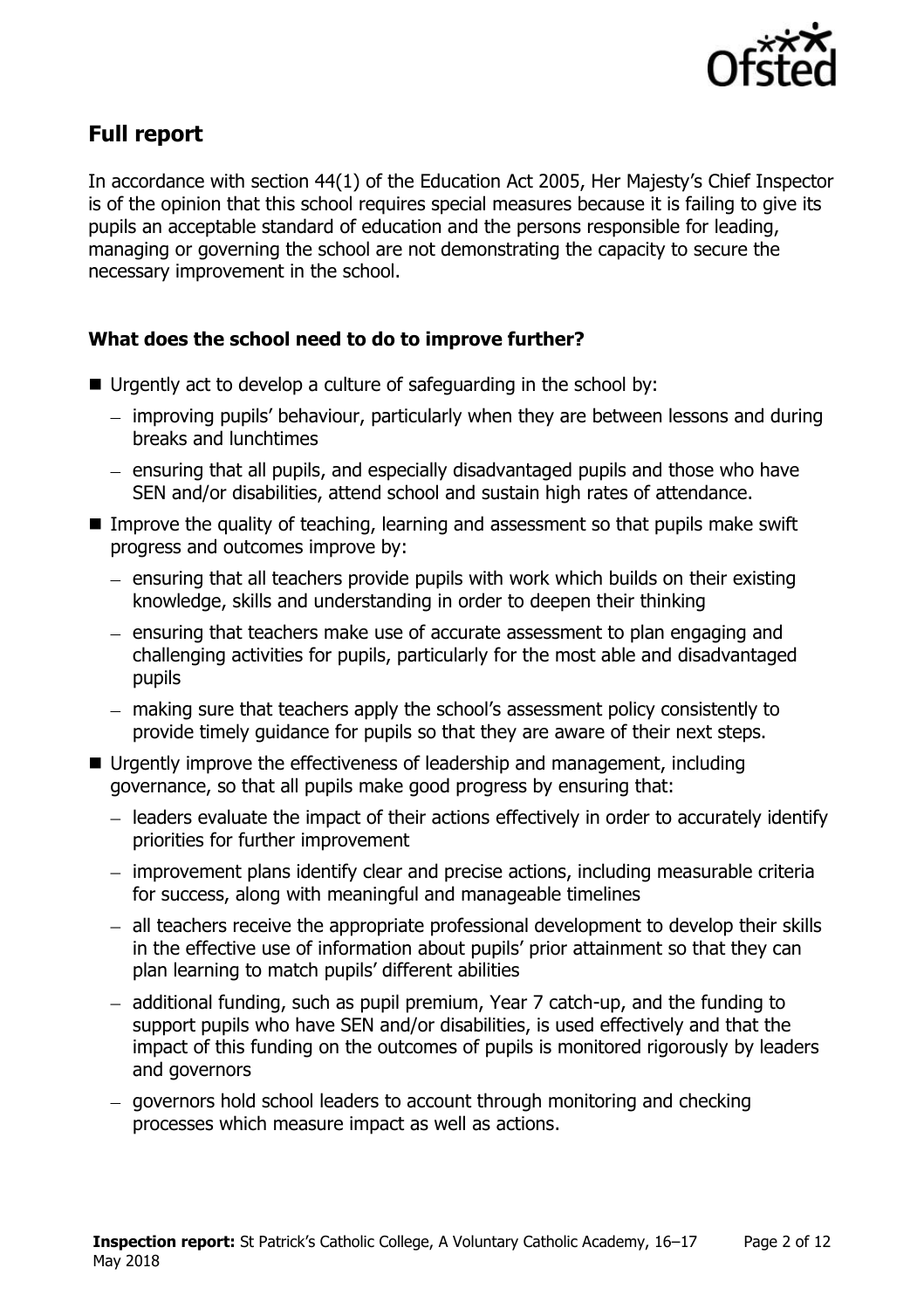

An external review of governance should be undertaken in order to assess how this aspect of leadership and management may be improved.

An external review of the school's use of the pupil premium funding should be undertaken in order to assess how this aspect of leadership and management may be improved.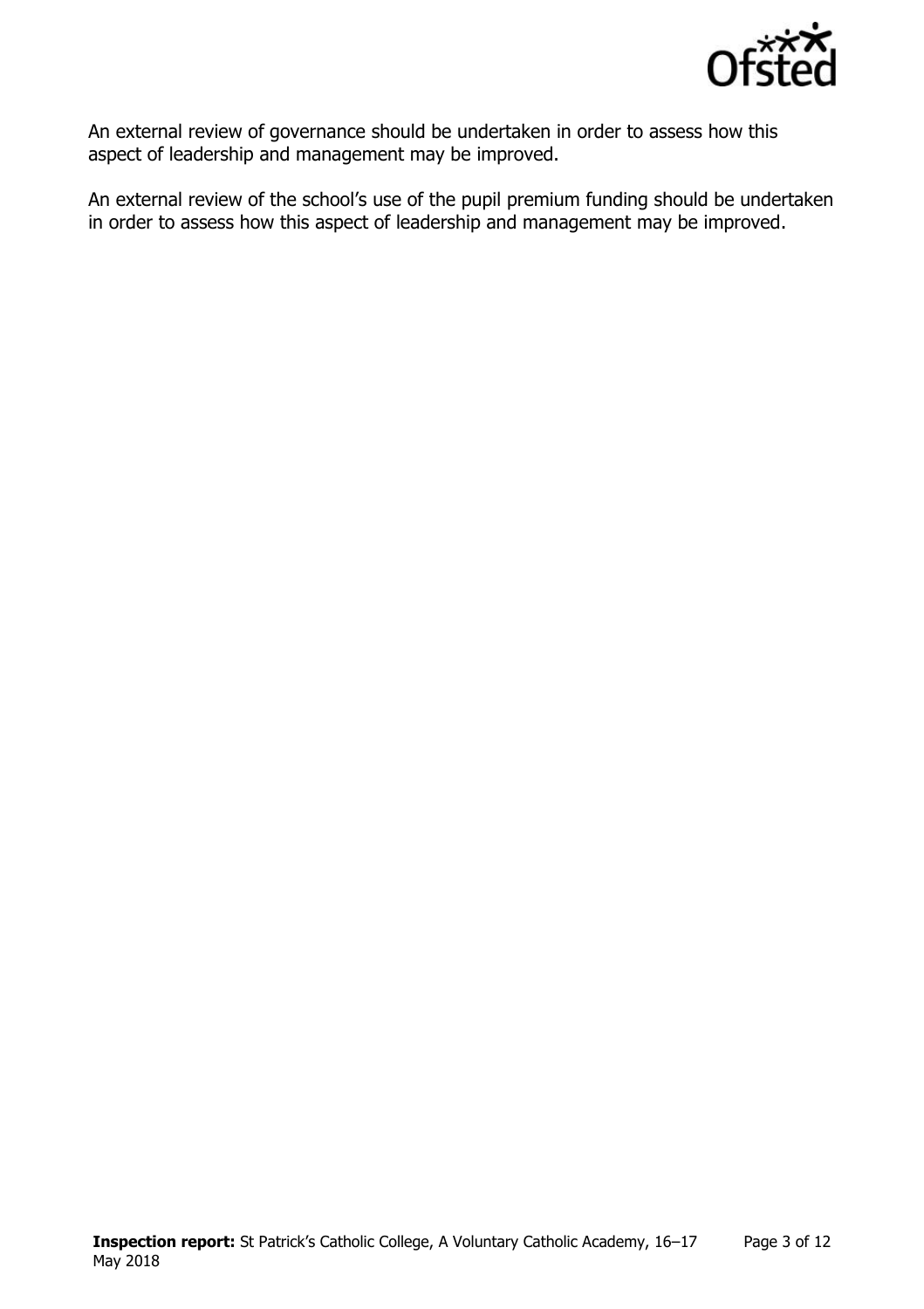

# **Inspection judgements**

#### **Effectiveness of leadership and management Inadequate**

- Leaders have not ensured that the school provides an adequate quality of education. Most pupils have underachieved considerably for some time.
- The school's safeguarding arrangements are ineffective. Leaders do not ensure that pupils behave well and in a safe manner, particularly at social times. Pupils are not supervised well enough when they are moving around the school between their lessons. Pupils' absence and persistent absence remain high and show little sign of improvement.
- Leaders' evaluations of the weaknesses in the school have not been accurate enough to enable them to identify the areas for improvement which are a priority. Only very recently, and with a heavy reliance on external support, have they begun to develop this essential feature of their work.
- Senior leaders have not demonstrated the capacity to bring about necessary improvements. They have not taken effective action to tackle those weaknesses which they have identified. Improvement plans do not identify the clear and precise actions required to make the necessary improvements.
- Leaders have been slow to provide focused professional development for those in middle leadership positions across the school. As a result, the quality of this leadership is variable and is in the very early stages of development.
- Middle leaders do not always keep sufficient oversight of their subject departments and faculties. As a result, the quality of teaching varies within and between subjects. Senior leaders are not confident that feedback and assessment practice are as rigorous or as consistent as they would like them to be. Consequently, pupils across the school do not make good progress.
- Leaders have not evaluated the impact of the use of the pupil premium funding the school receives. As a result, they are unable to report effectively to governors, who then cannot hold them to account for the spending of this considerable sum of money.
- Leaders are unable to demonstrate that the spending of the Year 7 catch-up funding has had any impact.
- $\blacksquare$  The leadership of the provision for pupils who have SEN and/or disabilities is a weakness. The special educational needs coordinator (SENCo) is relatively new in her role and there remains a lack of strategic overview for this aspect of the school's work.
- The senior leadership team has undergone significant change in recent months due to staff absence, which in turn has further restricted the capacity to improve. There is now an increasing emphasis on improving teaching, learning and assessment. However, this is too little, too late, and is heavily reliant on external support.
- The curriculum has been redesigned to ensure that it provides opportunities for pupils in Year 11 to achieve appropriate qualifications. The curriculum offers breadth and balance and the opportunity for many to follow the English Baccalaureate pathway. There is a limited range of extra-curricular activities in which pupils enthusiastically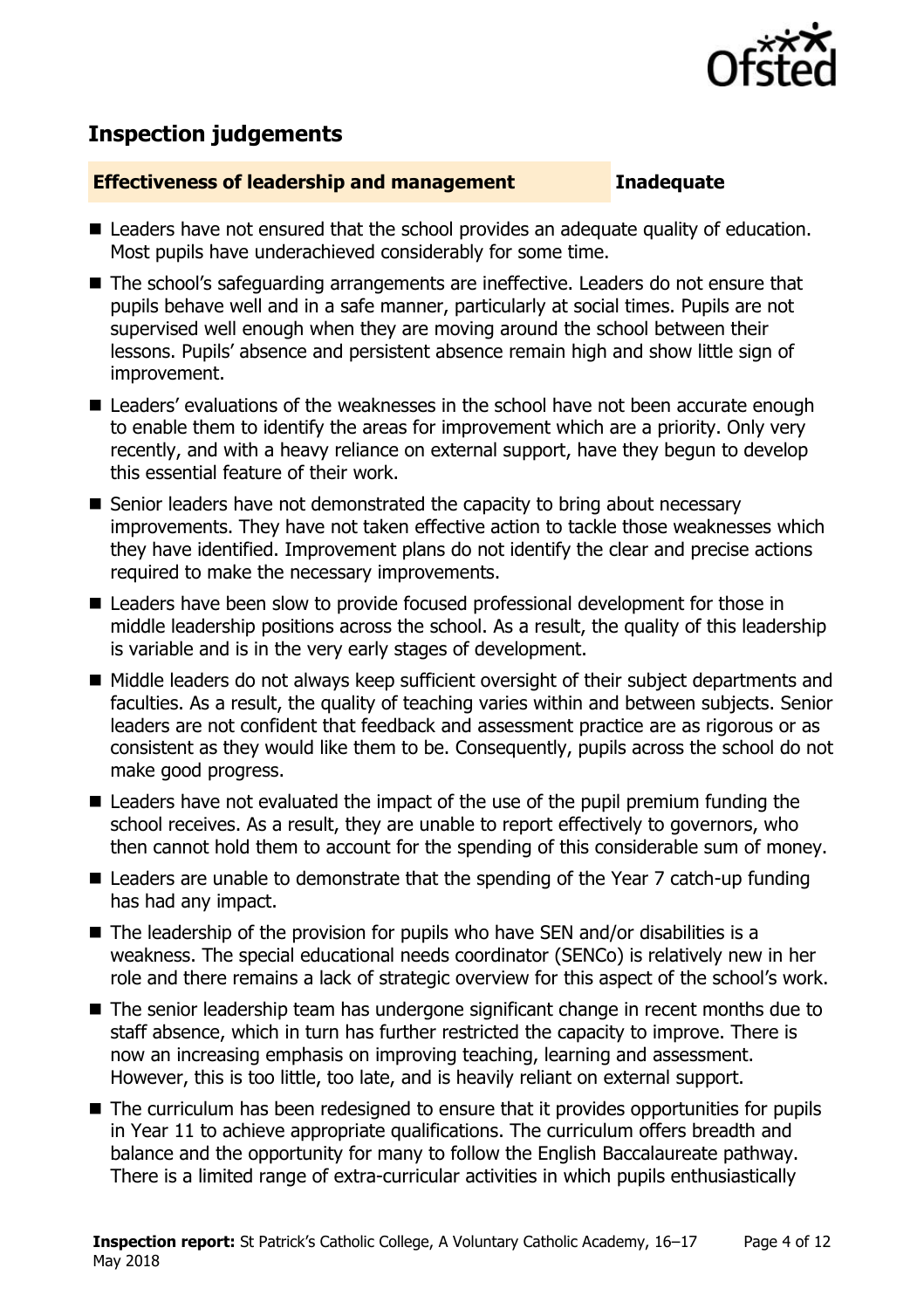

participate.

- Leaders have now secured external support which is beginning to have an impact on the progress of current Year 11 pupils in English and mathematics. However, this support is very recent, and it is too soon to see its full impact.
- Inspectors recommend that the school should not appoint newly qualified teachers.

#### **Governance of the school**

- $\blacksquare$  The governance of the school is inadequate. As an academy, the body now responsible for the school is the board of trustees. Trustees recently recognised that the local governing body lacked the capacity to ensure that school leaders were held to account effectively and hence this body was dissolved.
- Trustees do not have sufficient oversight of additional funding. For example, they have not ensured that leaders provide them with the accurate information they require to hold them to account effectively for the use of the pupil premium funding the school receives.
- Over time, trustees and the local governing body have not asked leaders the challenging questions they should have asked. Trustees and governors have been too ready to accept the little and infrequent information offered to them by school leaders regarding the outcomes of pupils. As a result, pupils have been let down by governors and school leaders. Trustees have only recently realised this and are now taking action. However, it is too little, too late.

### **Safeguarding**

- The arrangements for safeguarding are not effective. Although the school's policies and procedures relating to safeguarding are fit for purpose, there is not a culture of safeguarding among the pupils.
- Although pupils say they feel safe, they also say that bullying is not rare. During the inspection, parents and staff raised concerns with inspectors about a number of incidents relating to bullying and physical assaults by pupils on pupils.
- Leaders do not tackle poor behaviour effectively. Inspectors witnessed pupils pushing, shoving and exhibiting boisterous behaviour in corridors and social areas. At times, pupils sustained observable physical injury as a result. School medical records show that such behaviour is a routine occurrence, resulting in regular physical injury to pupils.

#### **Quality of teaching, learning and assessment Inadequate**

- The quality of teaching and learning over time is inadequate. Too few pupils are making the progress they are capable of.
- Teachers do not regularly consider the knowledge, skills and understanding that pupils already have when planning learning. This is because the assessment of what pupils know and can do is not sophisticated enough to provide teachers with the accurate and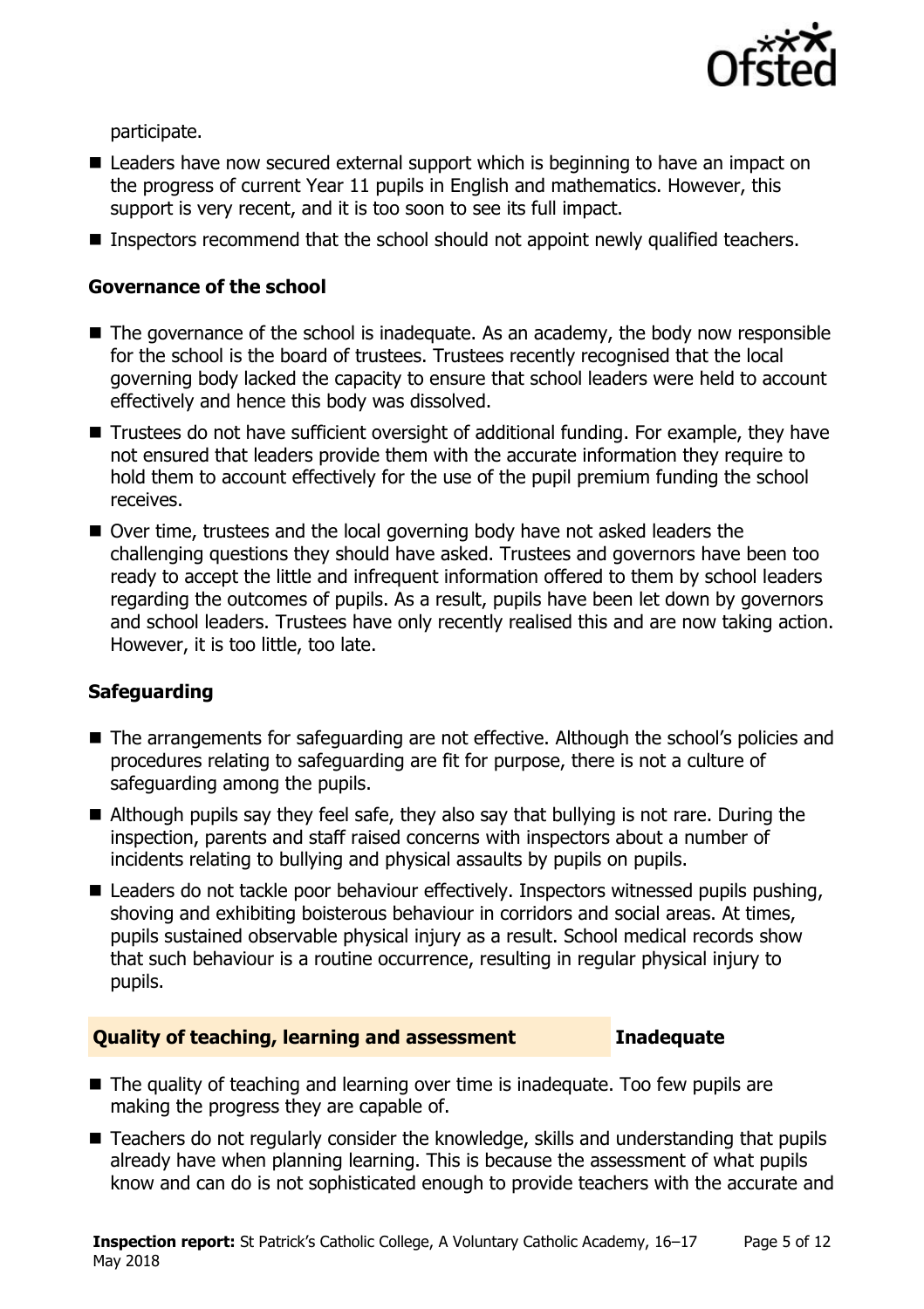

reliable information they require to plan for the individual needs of pupils.

- Disadvantaged pupils and those who have SEN and/or disabilities are making inadequate progress. Inspectors found little evidence that any focused support provided to them is having an impact on their progress.
- **Pupils who have different starting points are often given the same work. As a result, in** some cases the most able pupils lack challenge and are repeating work which they have already mastered. Opportunities are therefore lost to extend their learning and deepen their thinking.
- The professional support and advice teachers have received to develop their skills, allowing them to use assessment more accurately and more effectively to inform their planning, have been of poor quality until recently. Changes in this approach to professional development are too recent to have had a measurable impact on the outcomes of pupils.
- The extent to which teachers follow the school's assessment policy on feedback to pupils, providing them with next steps to improvement, is variable.
- In subjects where teachers have strong subject knowledge and higher expectations of pupils, such as those seen in a number of mathematics, geography and religious education lessons, teachers question pupils skilfully, allowing them to make more rapid progress.
- $\blacksquare$  The external support the school has engaged with recently is beginning to have a positive impact on the quality of teaching, learning and assessment for older pupils. However, this is not replicated across the whole school.

#### **Personal development, behaviour and welfare Inadequate**

#### **Personal development and welfare**

- The school's work to promote pupils' personal development and welfare is inadequate.
- **Pupils say that they feel safe; however, they also say they have concerns about** bullying and behaviour around the school. A significant number of parents and staff expressed their concerns about bullying and poor behaviour through the surveys carried out as part of the inspection process.
- Attitudes to learning are variable. Pupils subjected to numerous changes of teacher in short periods of time were less positive about their experiences at the school. Inspectors found that this type of response from pupils was not uncommon.
- During the inspection, a minority of pupils made representations to inspectors to make known their dissatisfaction with the quality of education they are receiving.
- Some positive behaviour for learning was witnessed by inspectors in well-structured and controlled classroom environments. Even so, inspectors also saw many pupils who were not guided well enough in lessons who lacked engagement and confidence in their learning.
- $\blacksquare$  The information and guidance provided through the school helps pupils in Year 11 to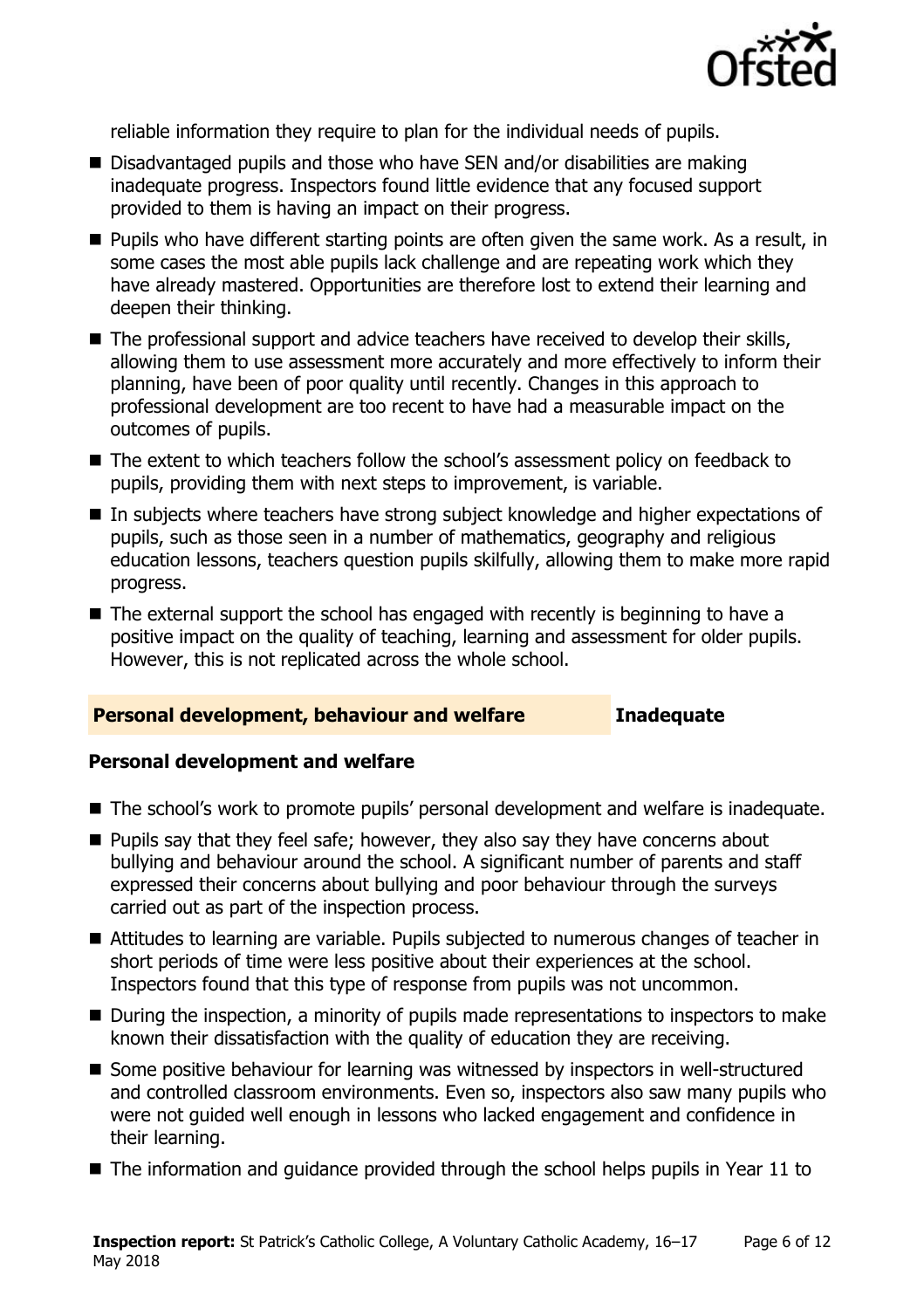

select their next steps for education and training.

**Pupils know how to keep themselves safe, for example when using social media and** the internet. The school's personal, social, health and economic (PSHE) education programme prepares pupils for life in modern Britain effectively and has a focus on the current issues affecting them. An example of this can be seen in the school's recent work with pupils on mental health.

### **Behaviour**

- The behaviour of pupils is inadequate.
- Attendance rates have remained below the national average over the last few years. Leaders have attempted to improve attendance through a range of strategies, but they have failed to secure improvement. Attendance is still too low, and the number of pupils who are frequently absent from school is high. The attendance of those pupils who are disadvantaged and who have SEN and/or disabilities is also too low despite the additional funding available to support leaders' actions in tackling the problem.
- **Inspectors observed that a significant number of pupils are not punctual to lessons. In** response to pupils who were late, teachers and staff did not effectively challenge them.
- Despite leaders' efforts, the behaviour of a significant minority of pupils is still not good enough, particularly between lessons and in social areas of the school. The use of fixed-term exclusions has reduced during the current academic year, in part due to the increased use of an internal exclusion facility.
- Between lessons, most pupils enjoy socialising and relaxing with their peers. However, a significant minority of pupils behave in a boisterous manner, lack self-discipline, and act in unsafe ways which risk harm to other pupils.
- A small number of pupils are educated at an off-site provision. Their progress and attendance are monitored rigorously.

#### **Outcomes for pupils Inadequate**

- **Pupils enter the school with broadly average levels of attainment. By the time they** leave the school at the end of Year 11, they have significantly fallen behind others nationally who had similar starting points.
- $\blacksquare$  In 2017, all pupils made considerably less progress by the end of key stage 4 than the national average in the majority of their subjects. Overall, the progress of pupils was in the lowest 20% of all schools nationally.
- Disadvantaged pupils made considerably less progress than the national average in almost all of their subjects in 2017. Their progress in English, science and humanities was particularly weak. The proportion who achieved a standard pass in both English and mathematics was also well below the national average.
- $\blacksquare$  In 2017, those pupils who have SEN and/or disabilities made considerably less progress than other pupils, in all subjects. Their progress in English was particularly poor.
- **Pupils' attainment was lower than the national average across a range of subjects in**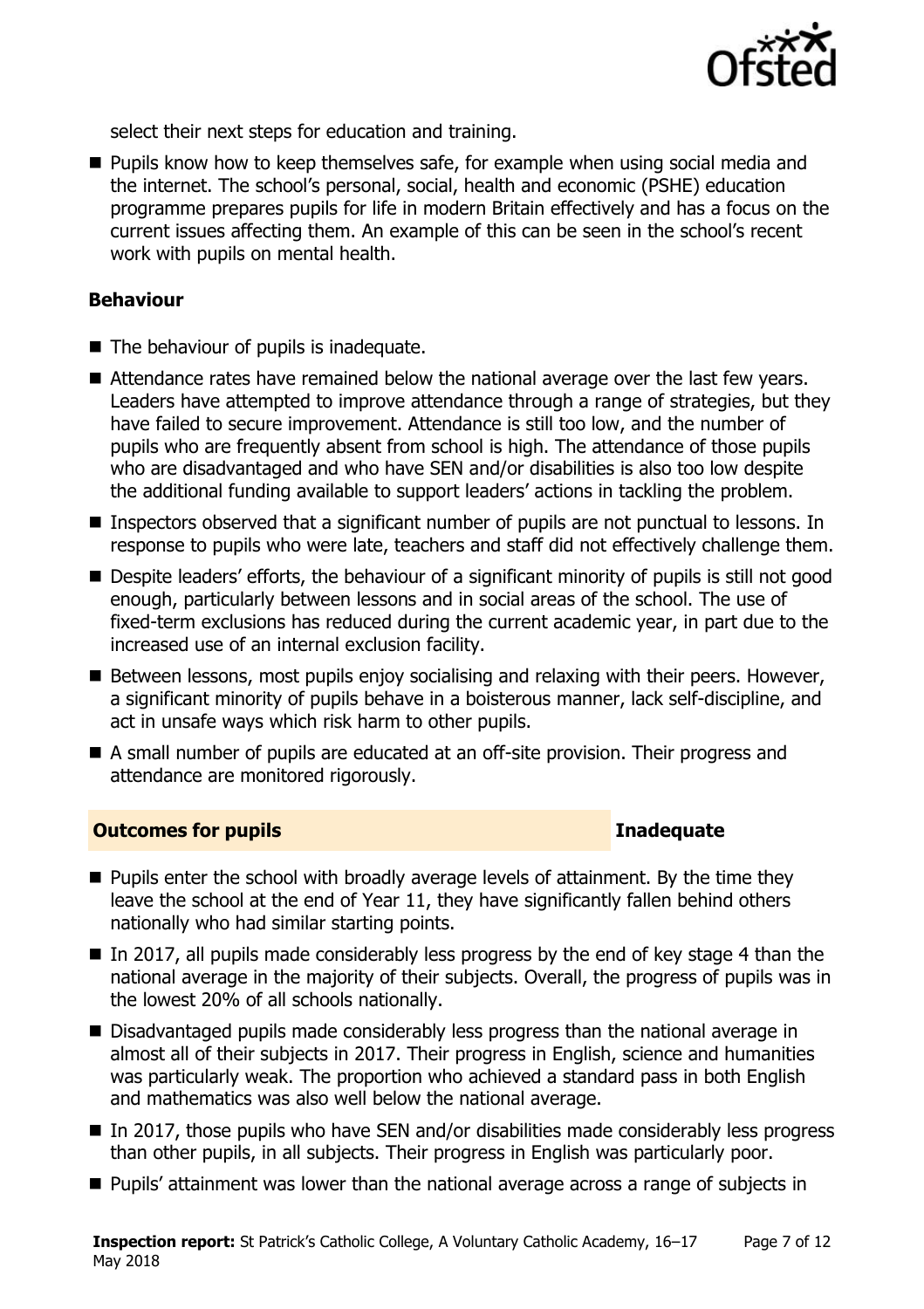

2017. The proportion of pupils who achieved a standard pass in English and mathematics was lower than the national average, and in addition the number of pupils achieving a strong pass in GCSE English and mathematics was lower than that seen nationally, too.

- Inspection evidence, including that from the scrutiny of pupils' work, shows current progress remains weak. Pupils are not making the progress they should be, given their starting points across year groups and subjects.
- Leaders are unable to identify accurately each pupil's progress from their starting points. As a result of this, their current interventions, although extensive, do not focus appropriately on the learning needs of individual pupils. Consequently, pupils are still not making as much progress as they should.
- Leaders are optimistic that outcomes for all pupils are improving, yet there is little evidence to support their optimism. There has been some improvement in English and mathematics for the current Year 11 pupils through the schools' work with the external support provided.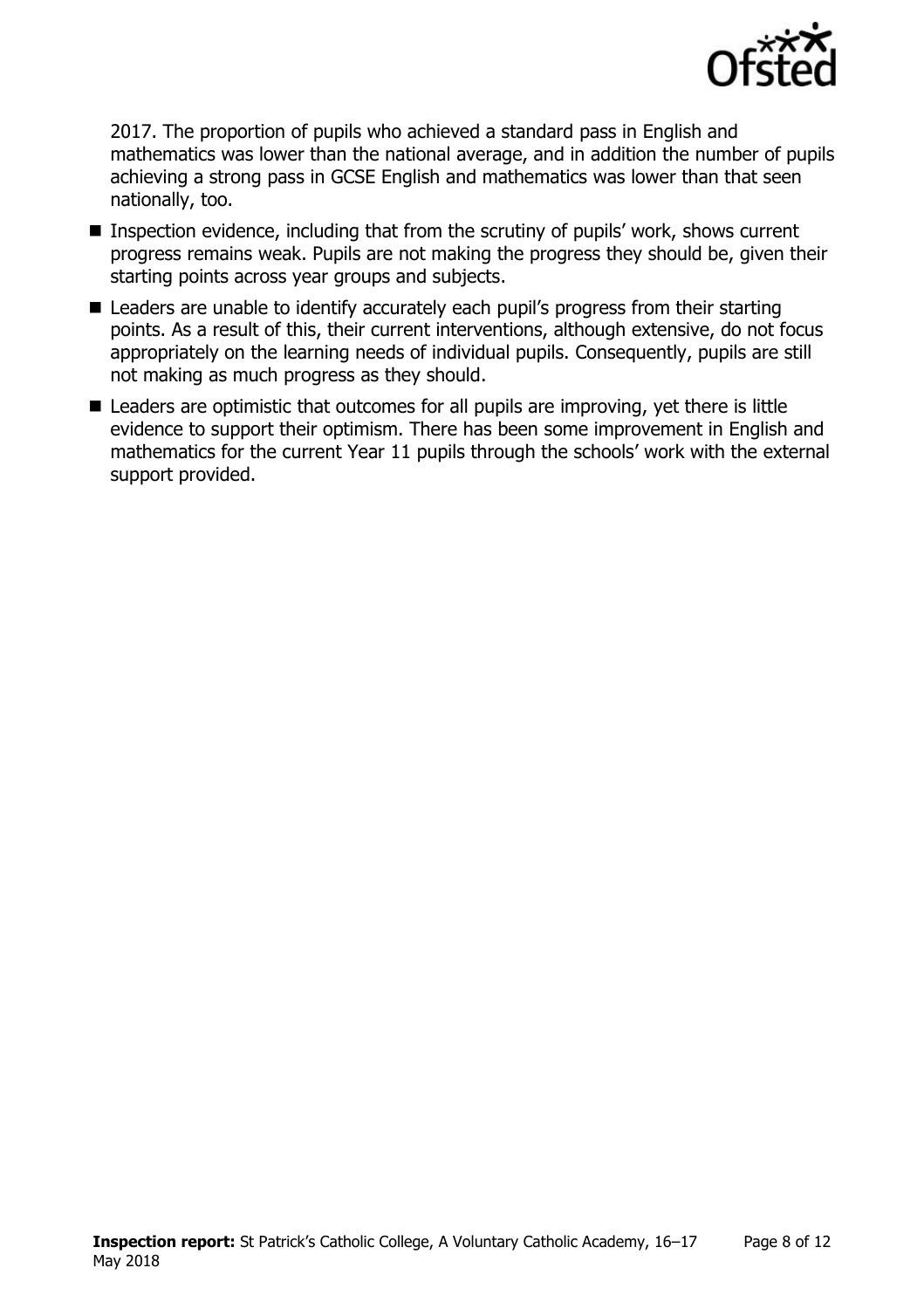

# **School details**

| Unique reference number | 142281           |
|-------------------------|------------------|
| Local authority         | Stockton-on-Tees |
| Inspection number       | 10047360         |

This inspection of the school was carried out under section 5 of the Education Act 2005.

| Type of school                      | Secondary<br>comprehensive                 |
|-------------------------------------|--------------------------------------------|
| School category                     | Academy converter                          |
| Age range of pupils                 | 11 to 16                                   |
| Gender of pupils                    | Mixed                                      |
| Number of pupils on the school roll | 507                                        |
| Appropriate authority               | Board of trustees                          |
| Chair                               | Kevin Duffy                                |
| <b>Headteacher</b>                  | Clare Humble                               |
| Telephone number                    | 01642 613327                               |
| Website                             | www.stpatrickscc.org/                      |
| <b>Email address</b>                | stpatricks.catholiccollege@stockton.gov.uk |
| Date of previous inspection         | Not previously inspected                   |

#### **Information about this school**

- The school is a smaller than average sized secondary school.
- $\blacksquare$  The proportion of disadvantaged pupils is higher than average.
- The proportion of pupils who have SEN and/or disabilities is above average. The proportion who have an education, health and care plan is below average.
- Most pupils are White British.
- A very small number of pupils attend an alternative provision at the Bishopton Centre.
- The school belongs to the Our Lady of Light Catholic Academy Trust.
- $\blacksquare$  In recent times the school has experienced significant disruption due to the high turnover of staff.
- The school has engaged the support of The Carmel Education Trust.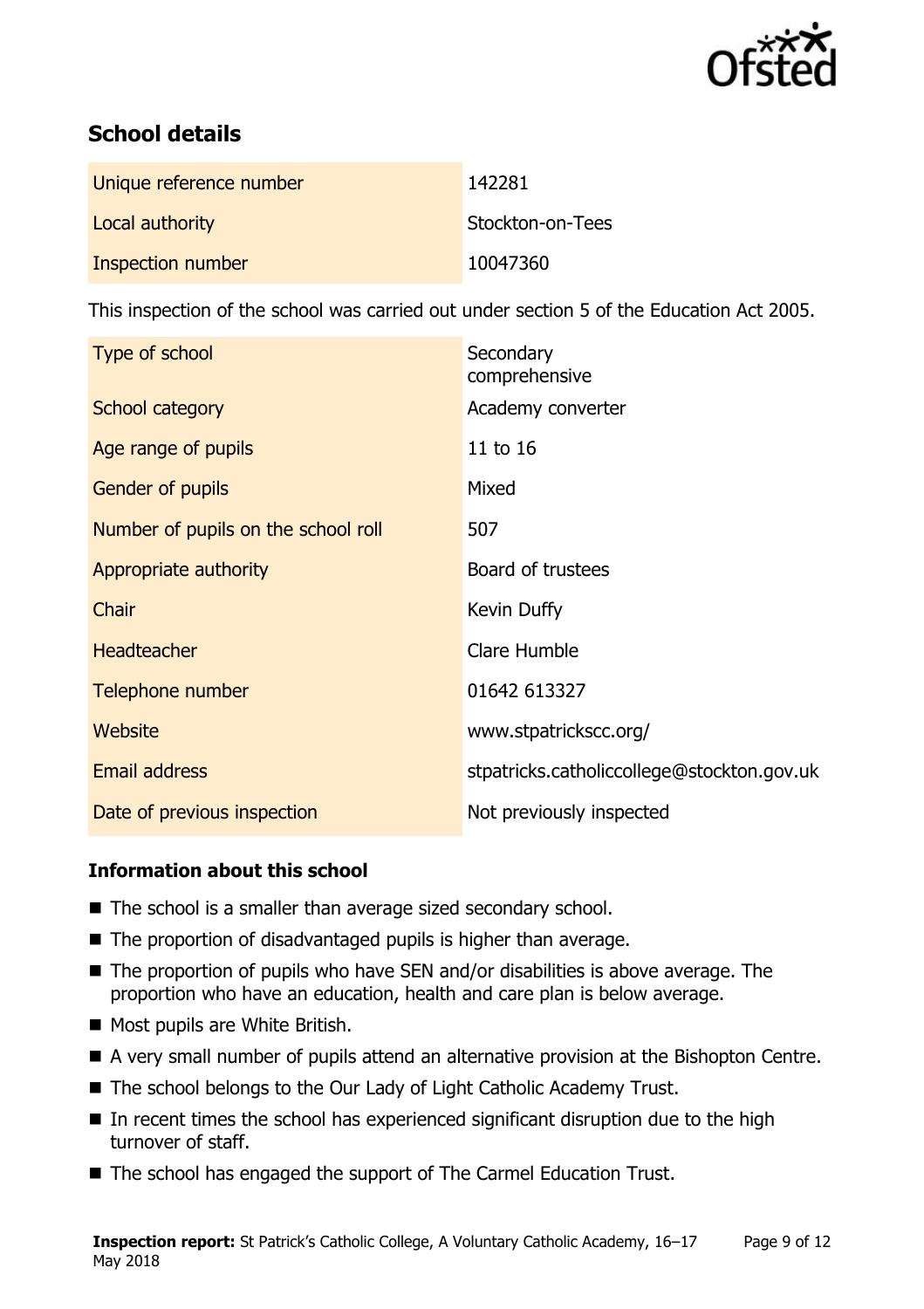

■ The school meets the government's current floor standards, which are the minimum expectations for pupils' achievement and progress in English and mathematics by the end of Year 11.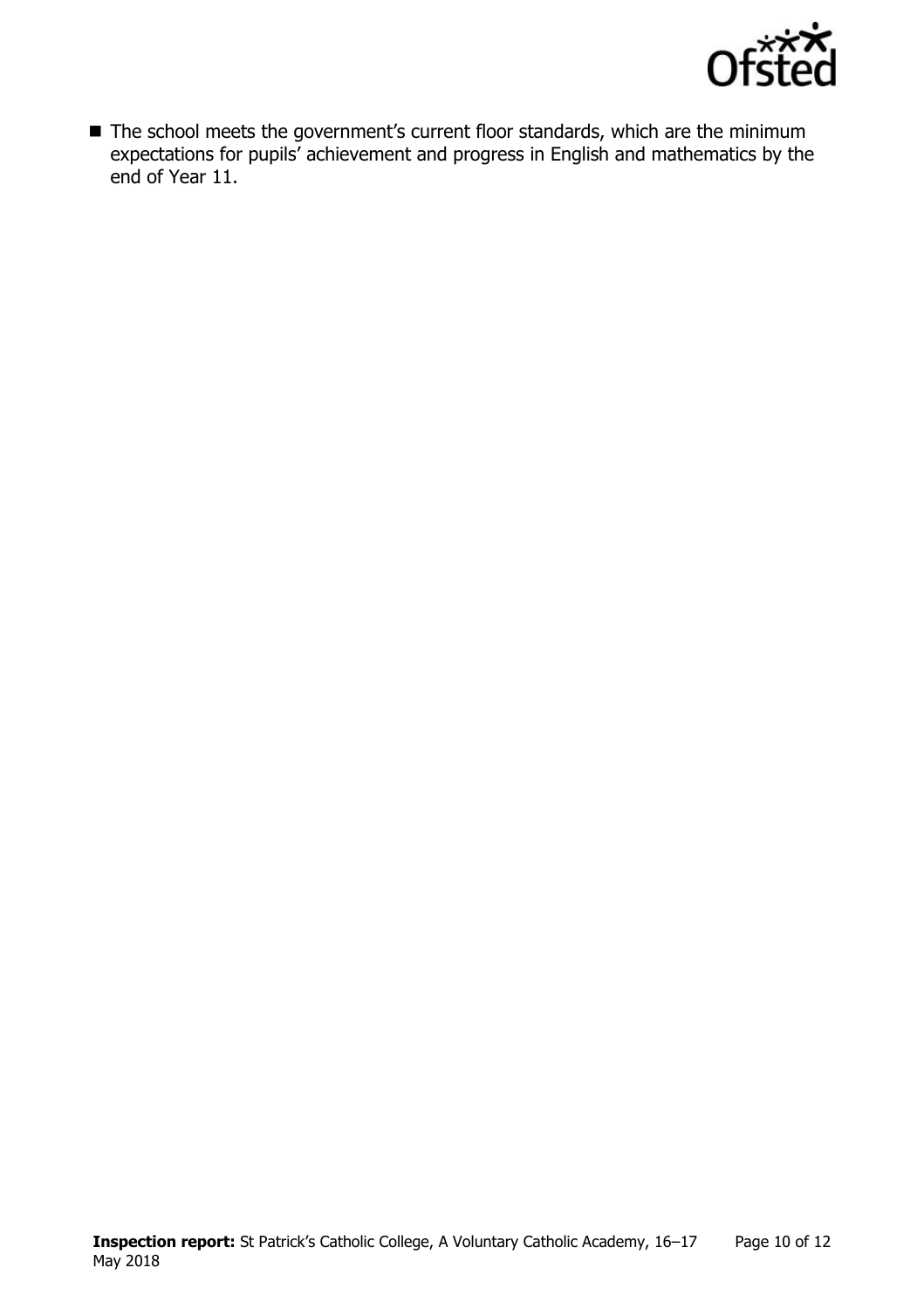

# **Information about this inspection**

- Inspectors observed learning in 42 lessons and six registration sessions, some jointly with senior leaders.
- Discussions were held with senior and middle leaders, other staff and representatives from the school's external support.
- Inspectors looked at pupils' work in lessons and a sample of pupils' work in books.
- Inspectors observed pupils' behaviour before school, during lessons, around school, in registration sessions, at breaktime and at lunchtime.
- Inspectors spoke with pupils in discussion groups and informally around school.
- Inspectors scrutinised a wide range of documents, including the school's selfevaluation, its improvement plans, minutes of meetings of the governing body, information about the attainment and progress of all pupils, records relating to behaviour, attendance and safeguarding and information on the school's website.
- Inspectors considered the 43 responses to Ofsted's online questionnaire, Parent View, alongside the 39 responses to Ofsted's staff survey and the 18 responses to Ofsted's pupil survey.

#### **Inspection team**

| Barry Found, lead inspector | Her Majesty's Inspector |
|-----------------------------|-------------------------|
| Jill Bowe                   | Ofsted Inspector        |
| John McNally                | Ofsted Inspector        |
| <b>Gordon Watts</b>         | Ofsted Inspector        |